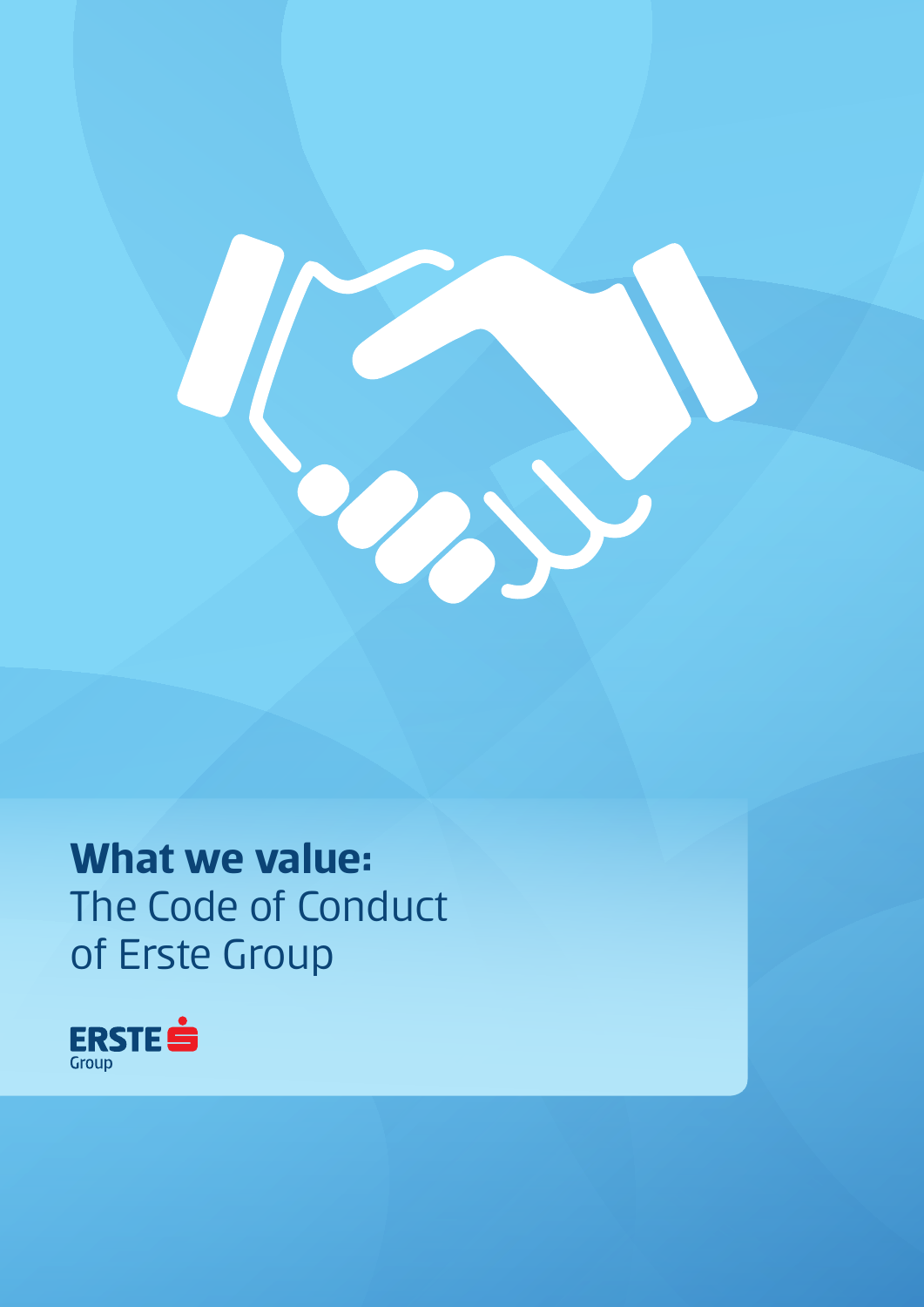# **Table of contents**

#### **Foreword**

#### **Governance**

- Compliance practices
- Relationship to regulators
- Fair competition
- Dialogue with stakeholders
- Responsible financing
- Responsible investment
- Risk management
- Accounting and taxation practices and standards
- Supply chain management
- Respect for human rights and non-discrimination

#### **Customers**

- Accessibility of our products and services
- 8 Comprehensibility and transparency
- Responsible product development and marketing
- Responsible lending
- 9 Data protection and privacy
- Dealing with complaints

#### **Employees**

- Working at Erste Group
- Leadership
- Equal opportunity, workforce diversity and inclusion
- Fair working conditions and remuneration
- Workforce development, training and learning
- Health promotion
- Occupational health and safety (OHS)
- 11 Dealing with conflicts
- Freedom of association and expression on workplace matters

#### **Investors**

#### **Society**

- Financial literacy
- Community involvement
- Corporate volunteering

#### **Environment**

- Environmental awareness
- Climate change governance
- **Annex: Definitions**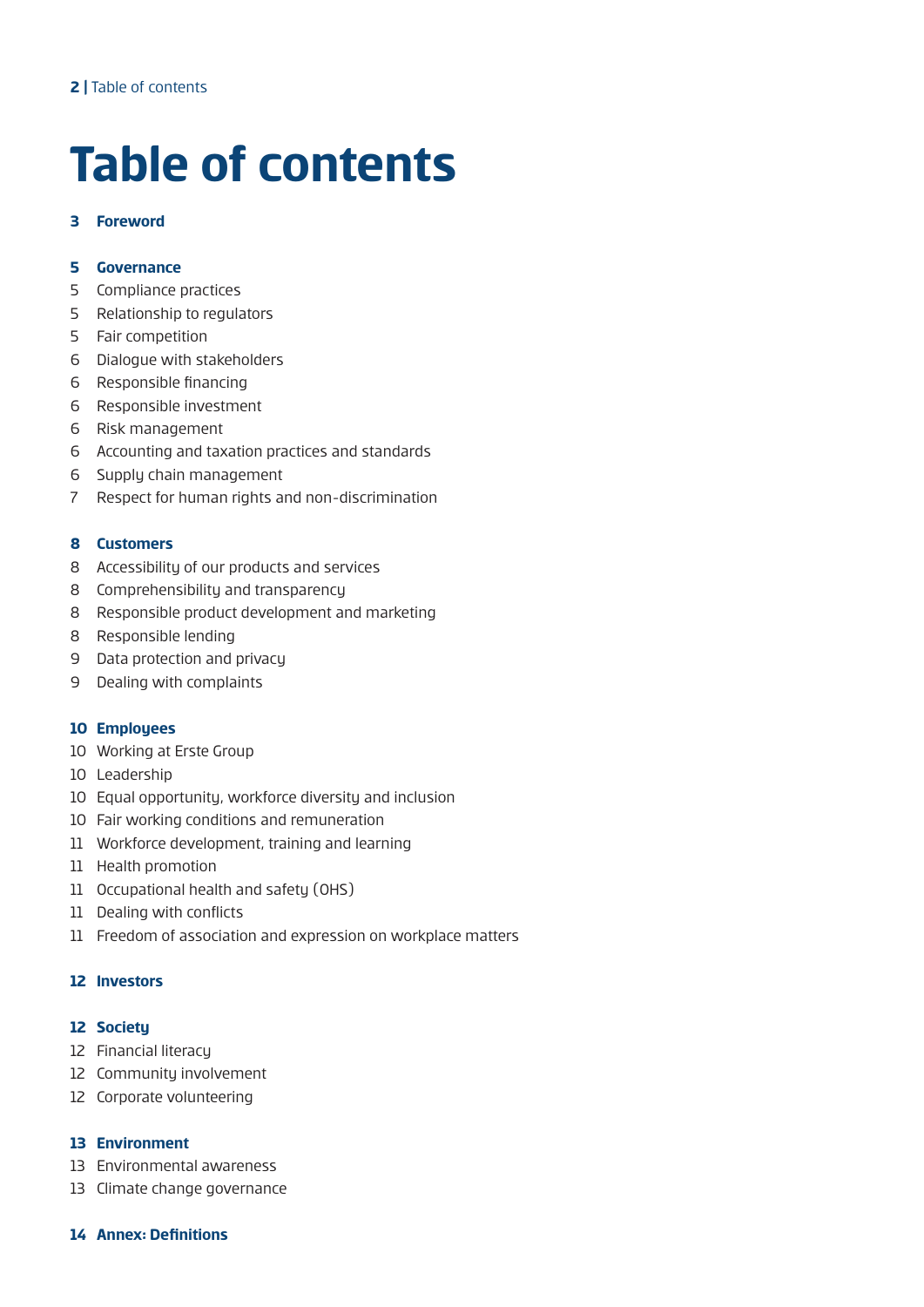## **Foreword**

The Code of Conduct provides a reference point for our actions and behaviour and serves as a binding set of rules governing the behaviour for our daily business activities. It describes what is important to us and makes our commitments clear and sets the basis to act as a good corporate citizen. The Code of Conduct shows that we need to act responsibly, respectfully and sustainably in all aspects of our operations.

Erste Group, with its 46,000 employees and more than 16 million customers in seven countries, is one of the leading financial service providers in Central and Eastern Europe.

As a result of our position and activities, we bear a great measure of responsibility. The way that we – the employees – behave and treat one another is testimony to who we are and what we stand for. What we do also has an impact on our external stakeholders: our investors, governmental authorities, society as a whole, our suppliers and, in particular, our customers. For this reason, we always need to ask ourselves if we are acting responsibly – the pursuit of profit does not justify any breach of the law or of our commitments set out in this Code. Erste Group relies on every single employee to make a careful and well-considered judgement of what is right and proper in any given situation.

Much of what is laid down by the Code of Conduct has become a long-standing tradition within Erste Group and is an intrinsic part of our daily work. However, we still have a long way to go. The Code of Conduct demands consistent action throughout the organisation and enables Group-wide control. It is therefore an important quality assurance tool both internally and externally, because for us, quality means fostering respectful, trusting relationships with one another and with our external stakeholders.

We will develop the Code of Conduct on an ongoing basis. Compliance is mandatory for every single employee including the management board. Therefore, also for me, of course. Our good reputation and the trust placed in us constitute our most valuable assets, which this Code will help safeguard, preserve and expand.

**Andreas Treichl CEO of Erste Group**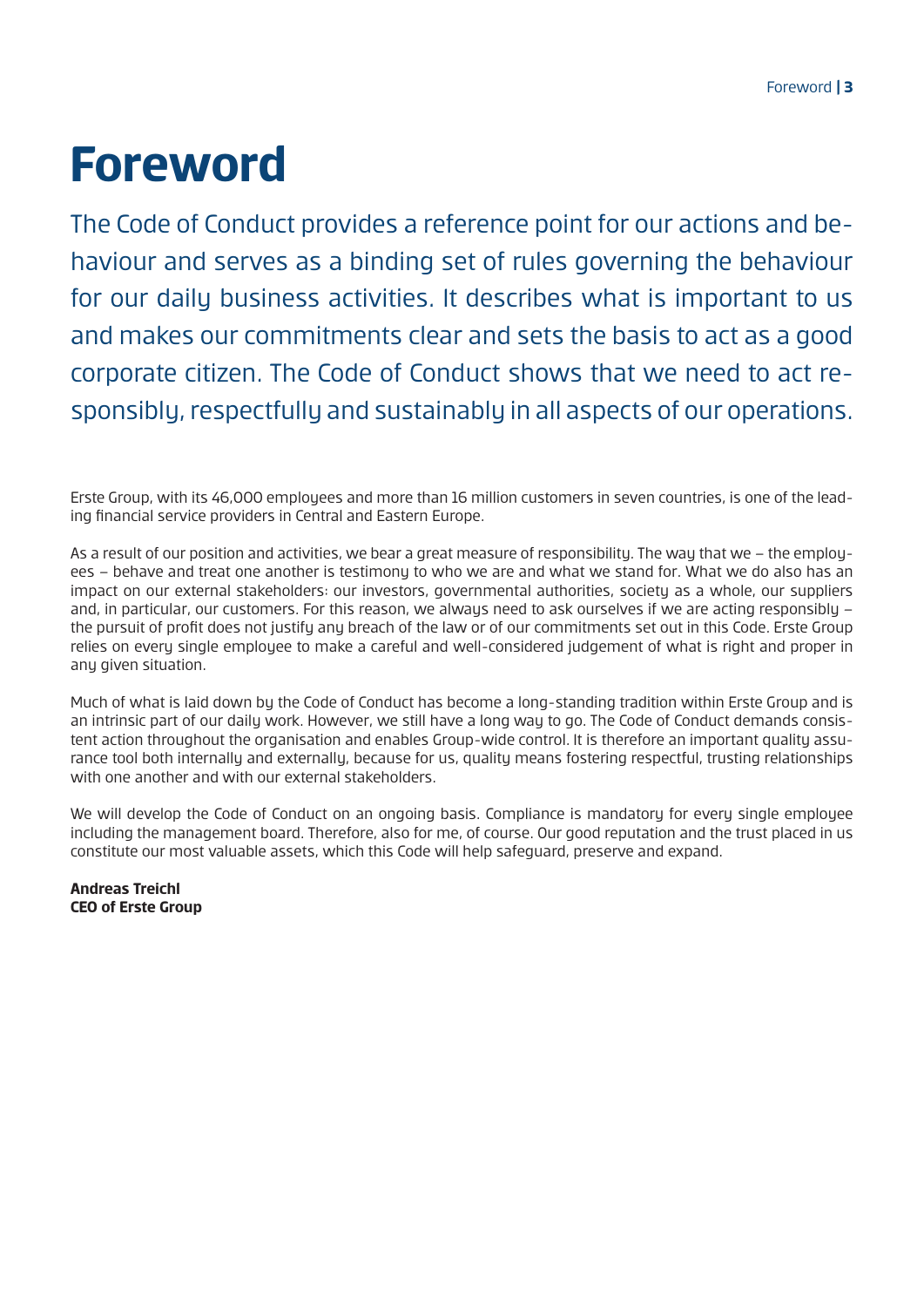# What we value: **The Code of Conduct of Erste Group**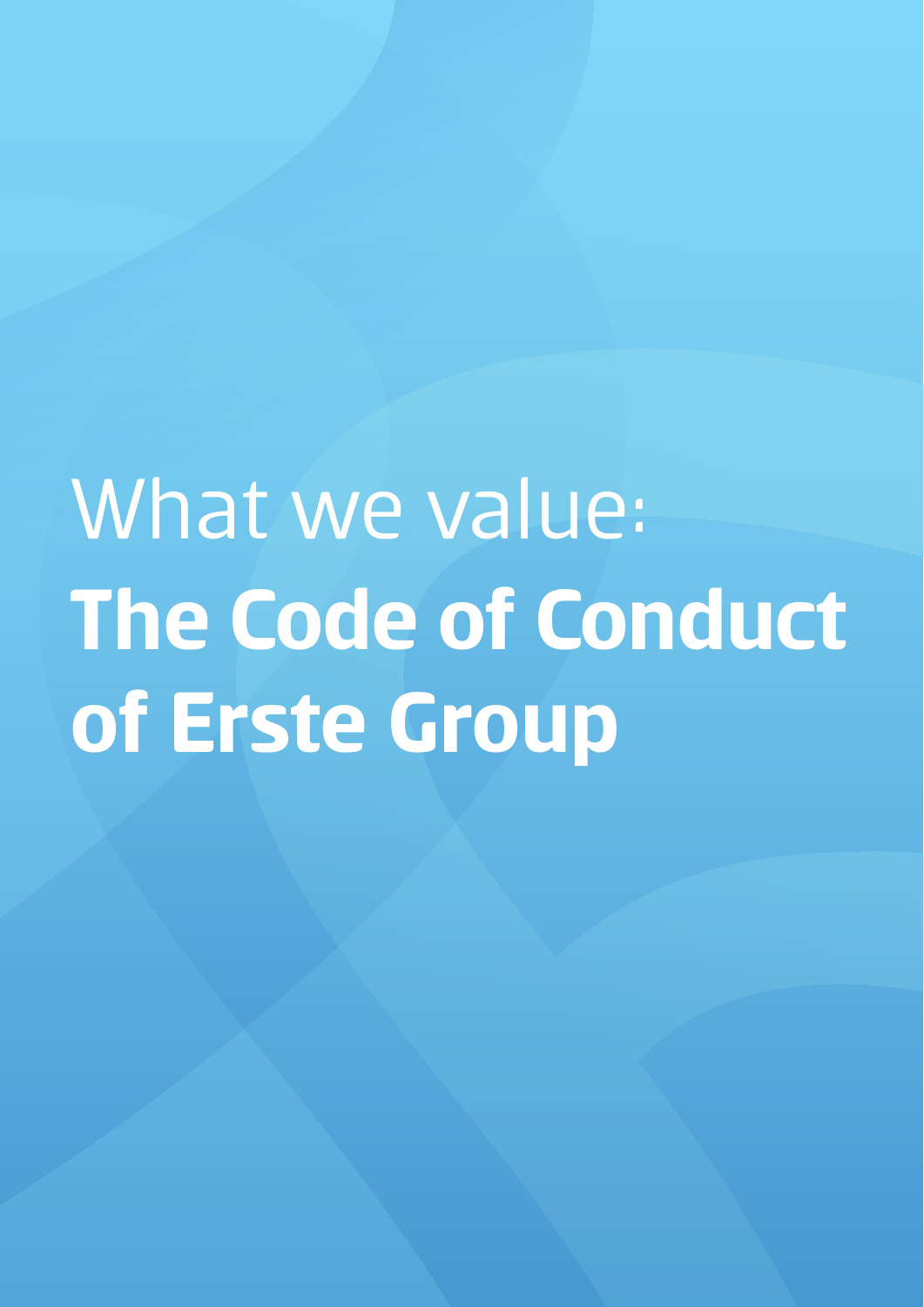### **Governance**

Our management and control system serve two objectives. On the one hand, the aim is to keep our organisation running smoothly, and on the other, to safeguard the interests of all of our stakeholders. The various elements of governance are thus important tools for implementing the Code of Conduct. Therefore, all the employees, management staff and representatives of the corporate bodies of Erste Group are committed to the highest standards of corporate governance. Compliance with these standards is constantly evaluated and, if necessary, adjustments are made. We are fully committed to complying with all legal provisions and the regulatory framework applicable to us.

### **Compliance practices**

Our compliance programme is aimed at securing trust in our company. It comprises combating and preventing moneu laundering and terrorism financing, breaches of financial sanctions as well as fraud and corruption. The programme also covers safety and security issues and meets all international regulatory requirements and compliance standards.

- we define standards and regular controls in all relevant processes to identify and prevent potentially illegal or unethical practices and use appropriate technical and management sustems to do so;
- we identify, report and do not execute suspicious transactions that relate to the financing of terrorism, misuse of sensitive information, market manipulation and insider trading;
- we know our customers; we transact business only with customers who have properly established their identity and where we understand the customer's business;
- we identifu, resolve and/or disclose any potential conflicts of interest;
- we maintain strict anti-corruption and bribery policies, prevent the payment and acceptance of bribes and/or facilitation payments;
- we make arrangements to ensure adequate safetu and security for our personnel, assets, and reputation;
- we provide our customers, business partners and visitors with a safe and healthy environment;
- we provide regular compliance training for our emplouees;
- we encourage all employees to disclose any issues of concern, offer a whistle-blowing programme (including an externally hosted hotline allowing anonymous information) and ensure adequate follow-up actions if violations have occurred, while respecting and protecting individual rights.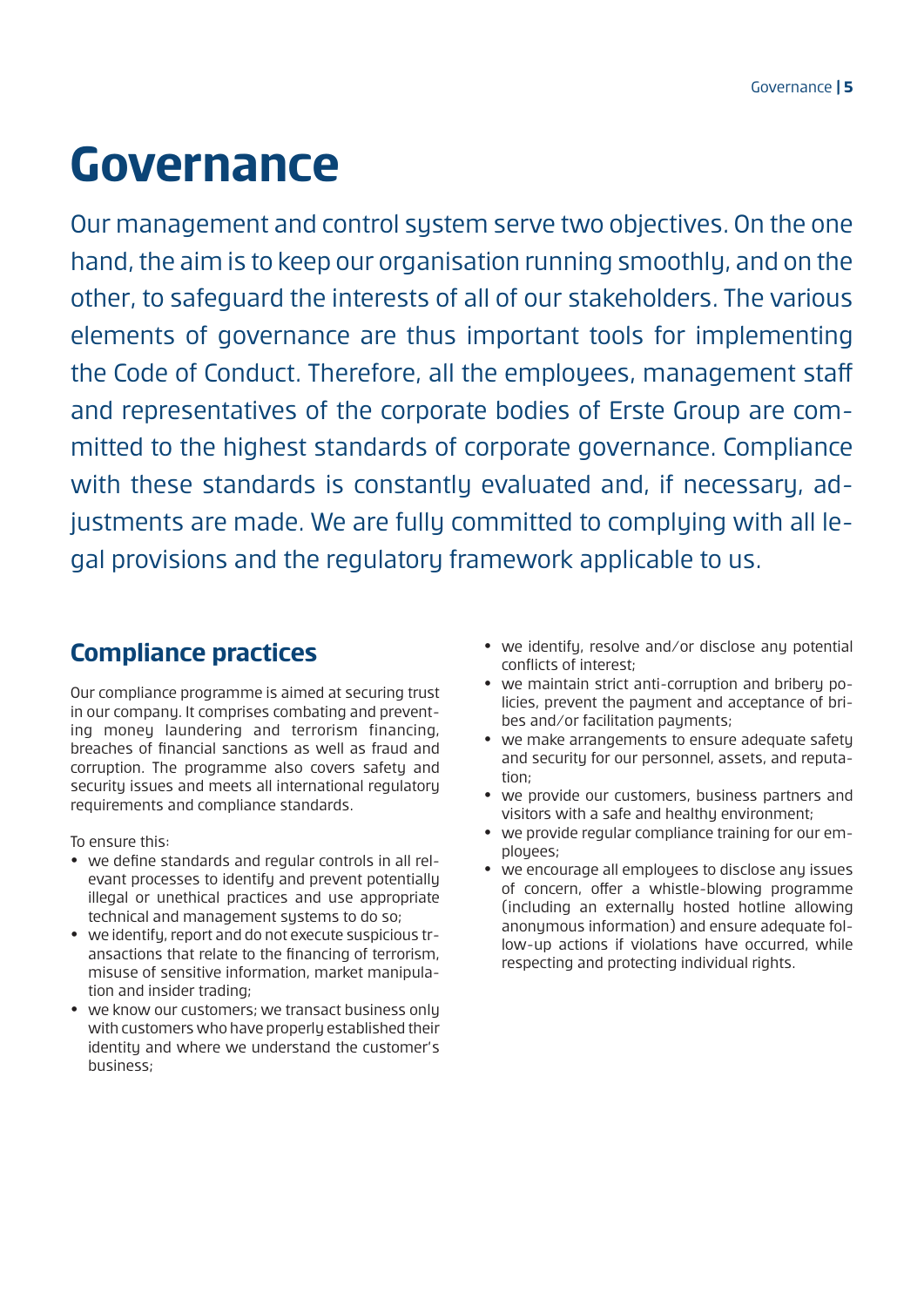#### **Relationship to regulators**

We establish and maintain a pro-active and transparent dialogue with regulators and supervisors both on a regular and ad hoc basis.

To ensure this:

- we establish and maintain effective procedures to ensure regulatory compliance, including clear processes for regulatory reporting;
- we support regulators in their efforts to optimise and maintain local and international regulatory standards;
- we permanently update regulatory knowledge and understanding within Erste Group.

#### **Fair competition**

We promote free and fair competition.

To ensure this:

- we provide our employees with information on anti-competitive behaviour and prohibit them from entering into anti-competitive agreements;
- we do not misuse a dominant position in the market and we ensure that any mergers meet all of the applicable requirements prescribed by antitrust legislation;
- we do not violate third-partu trademarks or other intellectual property rights, and we protect our own rights against potential misuse by third parties.

#### **Dialogue with stakeholders**

We maintain an open dialogue with our stakeholders.

To ensure this:

- we work with groups including non-governmental organisations – that represent the interests of our stakeholders;
- we communicate regularly with all our stakeholders on issues of mutual concern.

### **Responsible financing**

In the context of our financing operations, we consider social, ecological and ethical criteria in addition to economic considerations.

To ensure this:

- we draft and implement "Principles for Responsible Financing" to govern our corporate financing operations in sensitive industry sectors;
- $\bullet$  we consider the "Equator Principles"<sup>1</sup> in managing environmental and social risks that may arise from project financing activities;
- we assess the environmental, social, and governance (ESG) criteria for the entire spectrum of corporate financing ("ESG Assessment").

#### **Responsible investment**

In the context of our investment operations, we consider the impact on society and the environment in addition to economic considerations.

To ensure this:

- our asset management companies observe the "Principles for Responsible Investment" (PRI)<sup>2</sup>;
- we routinely apply exclusion criteria for all actively managed funds with regard to ethically controversial industries (e.g. nuclear weapons);
- in our fund holdings, we pursue an active ownership strategy in terms of involvement and voting;
- we are increasingly integrating ESG factors into all our portfolio decisions.

#### **Risk management**

Our risk management is designed to sustainably optimise our financial performance and earnings position.

To ensure this:

- we promote a consistent and prudent approach to managing risk across the Group;
- we identifu, measure and control financial and nonfinancial risks that affect our operations and optimise our risk-taking.

*1 Risk management framework, adopted by financial institutions, for determining, assessing and managing environmental and social risk in projects.*

*2 An international framework for incorporating social and environmental issues into investment processes. The UN PRI was signed in 2012.*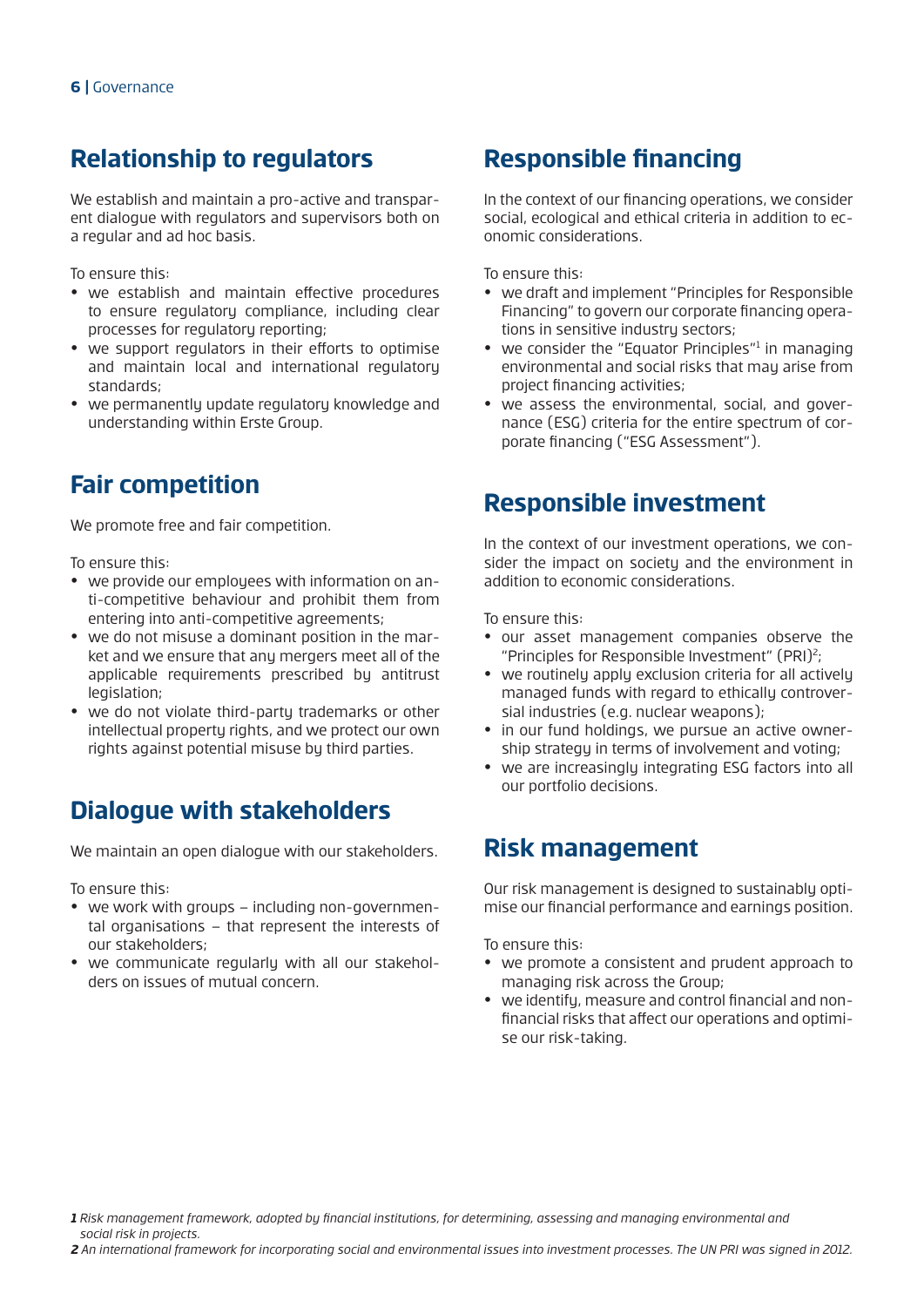# **Accounting and taxation prac- tices and standards**

Our accounting and taxation practices and standards are designed to provide a clear picture of our financial performance and earnings position.

To ensure this:

- we quarantee that our accounting and taxation practices and standards are clearly defined and regularly monitored;
- we focus on legitimate tax mitigation instead of tax avoidance;
- we comply with the internal Transfer Pricing Guidelines in accordance with OECD requirements, which specify the rules and responsibilities for Groupwide non-banking transactions.

#### **Supply chain management**

Our aim is to establish sustainable, long-term relationships with our suppliers, which are based on mutual trust, transparency and adherence to our Procurement Code of Conduct.

To ensure this:

- we define minimum standards in our supplier contracts, which mandate certain ESG practices that must be complied with regarding processes and products;
- we investigate any suspicion of a possible violation of our Procurement Code of Conduct and invite suppliers to inform us about any such violations:
- we terminate any cooperation with suppliers whose ESG practices are unacceptable or whose performance is unsatisfactory;
- we regularly train our employees on our Procurement Code of Conduct.

#### **Respect for human rights and non-discrimination**

We respect and promote human rights in everything we do, and do not tolerate any form of discrimination.

- we complu with the ten principles enshrined in the UN Global Compact<sup>3</sup> and implement them in all our relevant business processes;
- we do not discriminate on the basis of gender, age, marital status, family obligations, religion, political conviction, sexual orientation, race, nationality, social or ethnic background, disability, physical appearance or any other aspects unrelated to our business.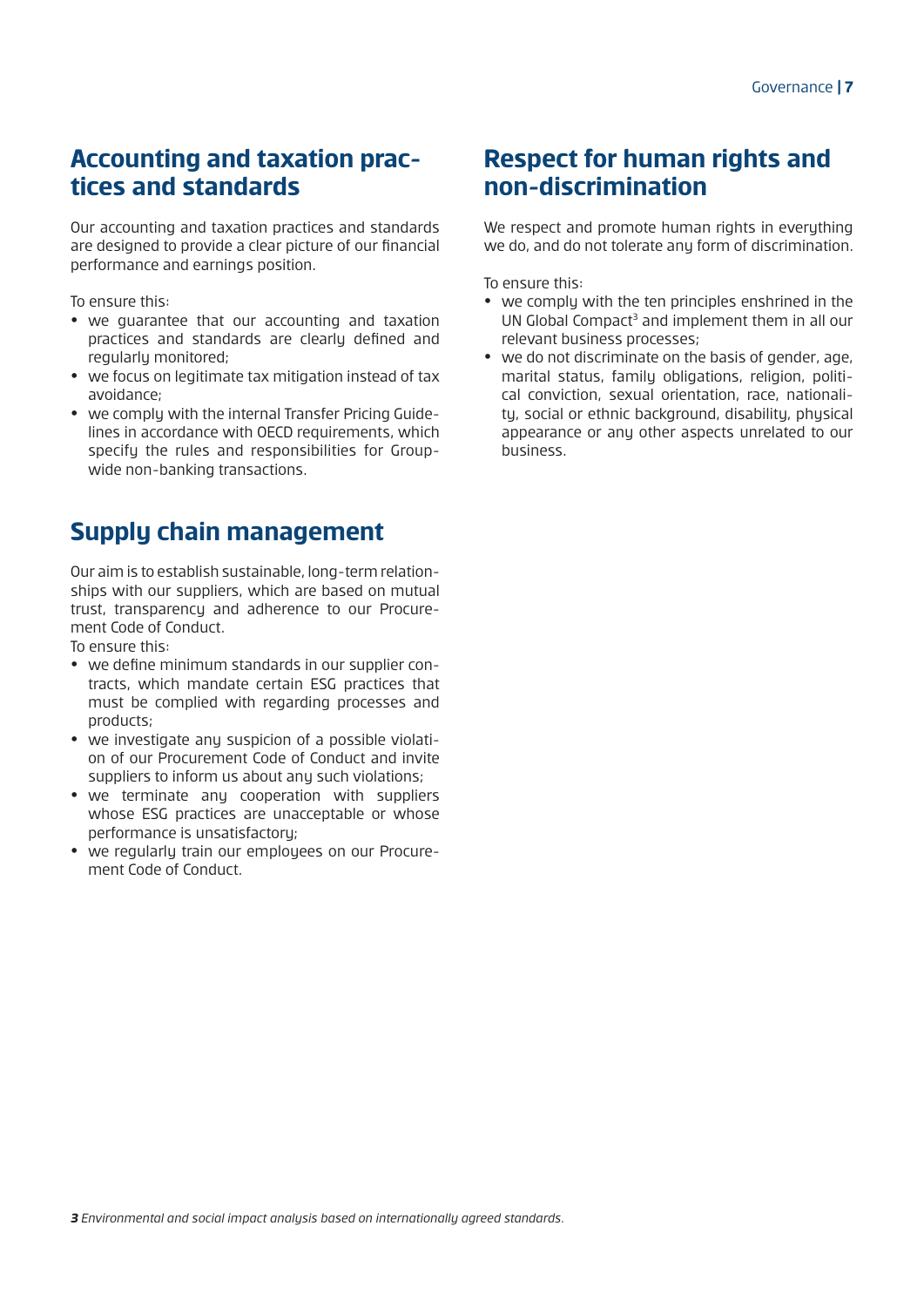## **Customers**

We exist because people strive for financial independence. We are there to make this possible by providing accessibility of our products and services for everybody. Meeting and exceeding our customers' needs is the foundation for sustainable business success. We develop our products and services on the basis of these needs and meet our obligations towards our customers.

#### **Accessibility of our products and services**

Our products and services are accessible to all individuals through a variety of distribution channels.

To ensure this:

- we create an environment in which special needs customers (e.g. those with disabilities) have adequate access to our products and services;
- we provide up-to-date technologu and assist our customers in using these access options;
- we align the opening hours of our branches and of our advisory services to customer needs and provide extended self-service zones;
- we foster financial inclusion among those individuals in the regions in which we operate who are socially or financially disadvantaged or excluded.

#### **Comprehensibility and transparency**

Comprehensibility and transparency in product communication and pricing are important to us. We support our customers in making competent financial decisions.

To ensure this:

- we keep our customers informed, through appropriate channels, of the products and services from our offer which best meet their current needs;
- we provide transparent information on pricing, fees and charges;
- we promote our customers' financial literacy.

#### **Responsible product development and marketing**

We foster a culture that is based on treating our customers fairly and with respect.

To ensure this:

- we research our customers' needs and views on our products and services;
- we use a product development process which ensures compliance with the applicable quality and security standards;
- y our marketing campaigns are based on respect and do not include images or messages which are offensive or libellous;
- our marketing materials are clear, balanced, trustworthy and not misleading.

### **Responsible lending**

We are committed to responsible lending practices.

- we limit our lending volumes to amounts that our customers can most likely afford to repay;
- we market and sell our lending products in a responsible manner;
- we work with our customers to find solutions to any financial difficulties which they may encounter.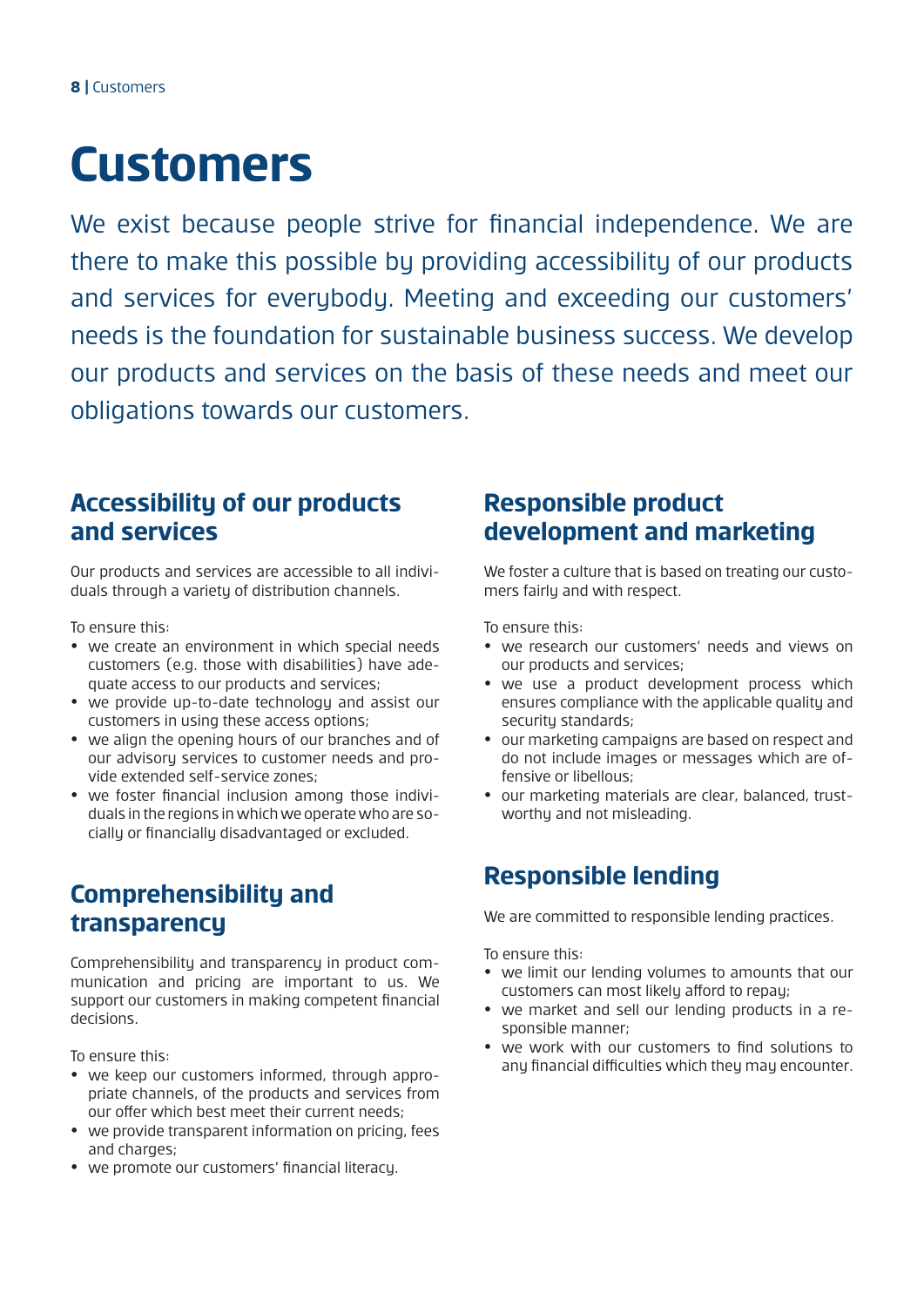#### **Data protection and privacy**

We respect our customers' right to privacy and handle customer data confidentially and with the utmost diligence and care.

To ensure this:

- we guarantee maximum confidentiality when gathering, processing and storing customer data;
- we do not disclose privileged customer information without our customers' consent unless such disclosure is required by law;
- we require all our employees to strictly comply with these confidentiality rules, even after termination of their emploument:
- we do not misuse customer data to the detriment of our customers' interests;
- we also require that our service providers commit to these privacy and data protection standards.

#### **Dealing with complaints**

We respond adequately and effectively to complaints and feedback, thereby contributing to our customers' satisfaction.

- we take responsibility for any mistakes we make and act promptly to resolve complaints using discretion and sensitivity;
- we analyse the root causes of complaints on an ongoing basis and take prompt action to resolve them;
- we inform our customers of the procedure for filing a complaint, including their right to refer unresolved issues to the relevant ombudsman;
- we offer complaint management training to our employees.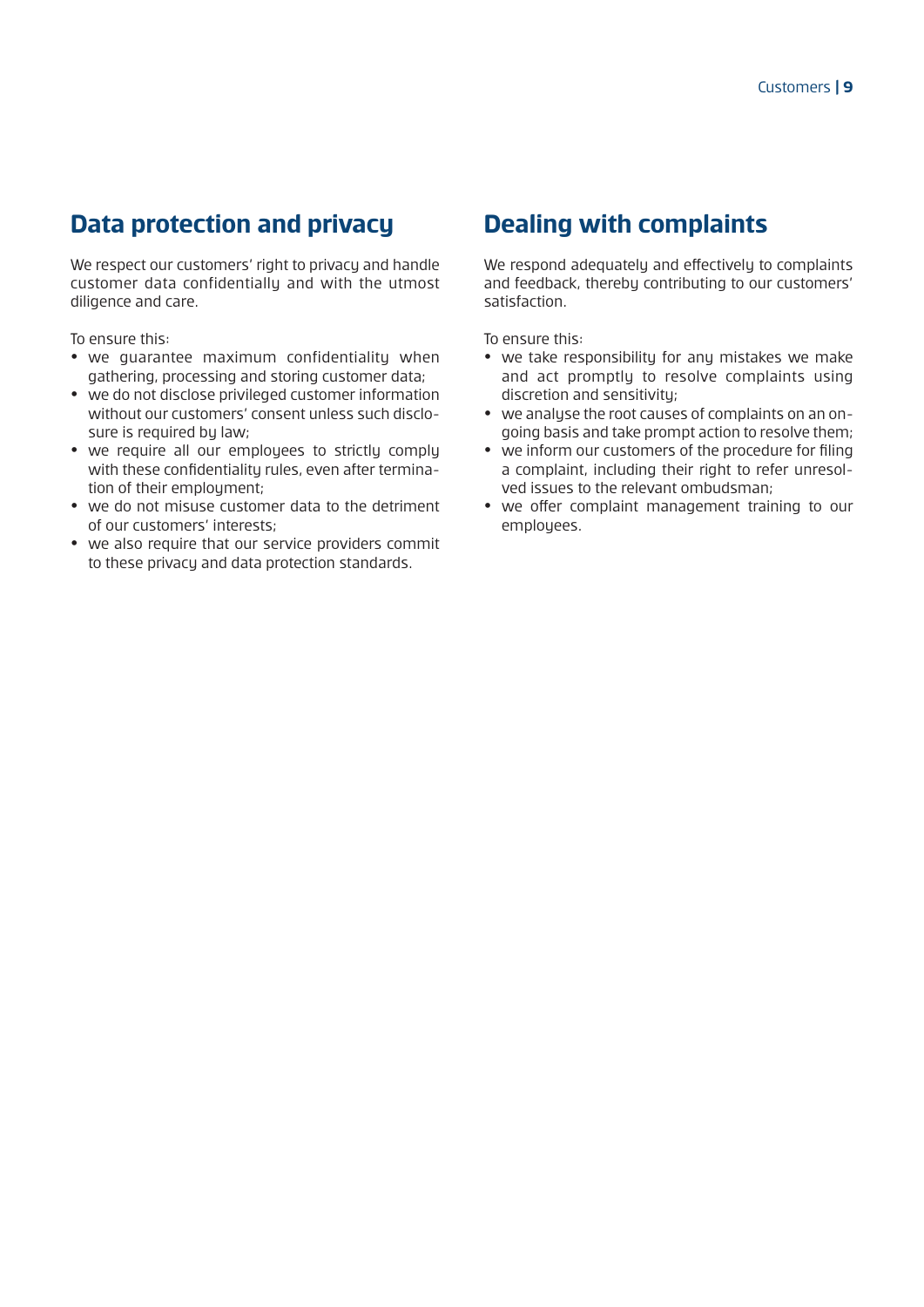# **Employees**

Our corporate culture promotes respect and equal opportunity and enables personal and professional development. The services we provide to our customers give meaning to our work. We recognise that a positive work-life balance promotes sustainable performance which benefits all our stakeholders.

### **Working at Erste Group**

Our business is about providing services to people, by people. Therefore, we put people first.

To ensure this:

- we abide by the highest ethical standards and act with the utmost integrity in everything we do;
- we value and respect each other regardless of our position;
- we provide a work environment that is free from any form of harassment or intimidation;
- we promote teamwork and recognise the importance of each individual's contribution to the achievement of common goals.

#### **Leadership**

As leaders, we are responsible for empowering each other, inspiring personal commitment, and acting as role models and setting examples.

To ensure this:

- we are accessible and visible at all times;
- we give and receive feedback in order to improve;
- we encourage each other to be innovative and to improve our business processes;
- we respect each other and treat each other as individuals with unique needs;
- we promote diversity in order to foster learning and innovation, and to encourage a sustainable, valuebased performance culture.

#### **Equal opportunity, workforce diversity and inclusion**

Equal opportunity, diversity and inclusion are fundamental principles embedded in our corporate culture and key competitive advantages that drive our business success.

To ensure this:

- we strive to ensure equal opportunities for all our employees in all areas, e.g. career development, work-life balance, remuneration, etc.;
- we promote and encourage diversity in leadership positions, especially with respect to gender, age and nationality;
- we leverage the diversity of our workforce to benefit the entire organisation.

#### **Fair working conditions and remuneration**

Employees are entitled to fair and favourable working conditions.

- we regularly review and benchmark our work environment;
- we act on feedback provided by employees or their representatives;
- we offer fair and competitive remuneration linked to sustainable performance;
- we assist our emplouees with internal placement and outplacement in the event of job restructuring.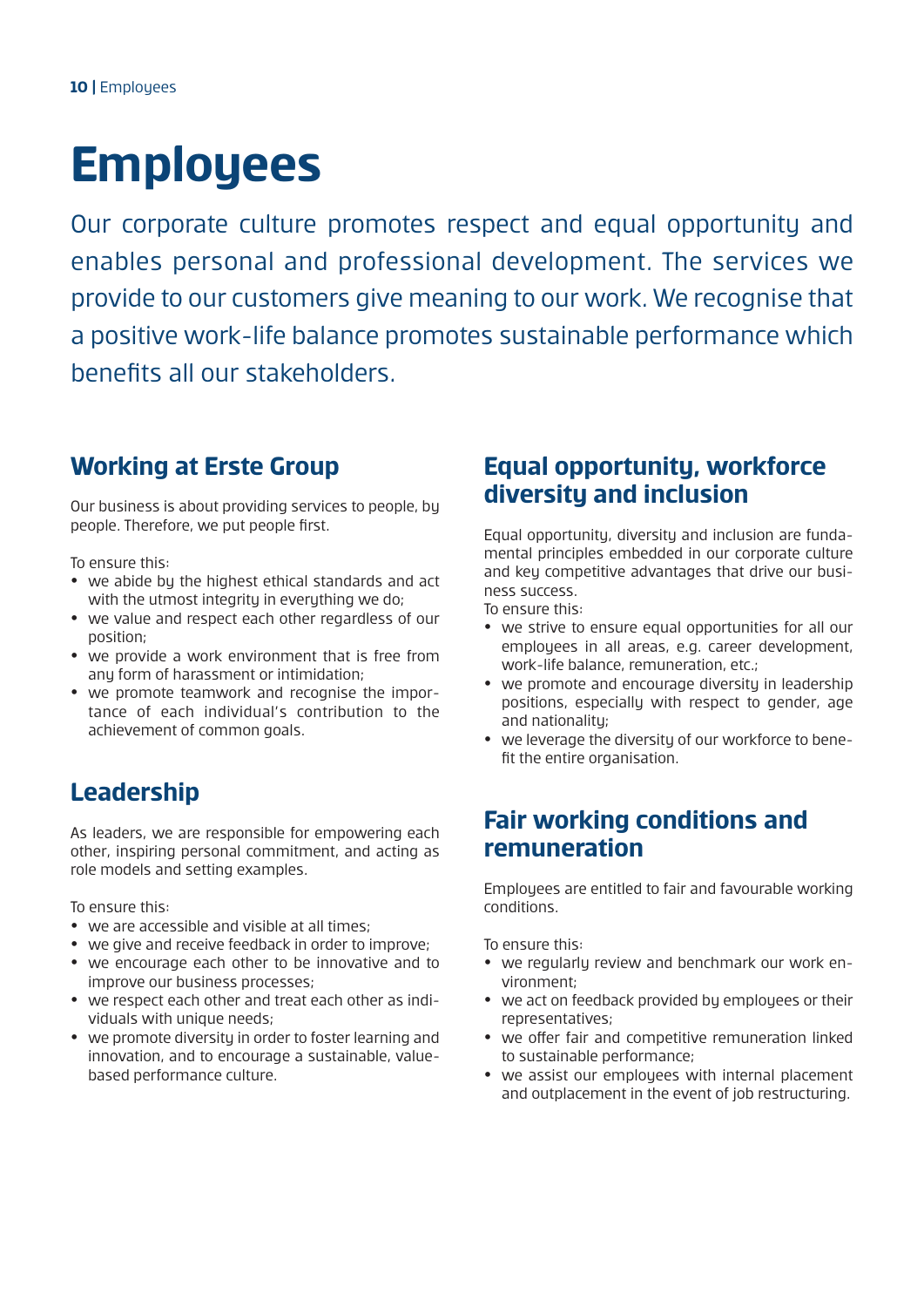#### **Workforce development, training and learning**

We provide our employees with opportunities to grow and develop both professionally and personally.

To ensure this:

• we offer a wide range of programmes dedicated to talent development, professional-knowledge training, soft-skills training, mentoring, coaching and leadership development.

#### **Health promotion**

In accordance with the "Luxembourg Declaration" of the World Health Organisation (WHO), we are committed to Workplace Health Promotion (WHP) in order to improve the health and well-being of people at work.

To ensure this:

- we provide our employees with comprehensive information about health issues and encourage a healthu lifestule:
- we include many different health aspects, such as lifestule choices, ageing, corporate culture, employer-employee relations, mental health, stress management, and nutrition;
- we cooperate with the European Network for Workplace Health Promotion (ENWHP) to facilitate the international exchange of information and best practices.

#### **Occupational health and safety (OHS)**

In our organisation, employees have a right to be safe and healthy.

To ensure this:

- we provide a safe workplace and strive to eliminate work-related injury and disease;
- we complu with all regulatory requirements related to OSH and contribute to the promotion of workplace health and safety.

#### **Dealing with conflicts**

We are committed to addressing employee grievances appropriately and resolving conflicts in a sensitive, fair and constructive manner.

To ensure this:

- we offer our employees support and provide them with access to various channels for assistance, always making sure that their right to anonymity is preserved;
- we keep our employees informed of the status of their grievance at each step of the process and respond within reasonable time frames.

#### **Freedom of association and expression on workplace matters**

Our employees have the right to organise and to voice their opinions freely.

To ensure this:

- we respect emplouees' right to association, freedom of expression and collective action, provided they do not infringe upon the rights of others;
- we do not discriminate against employees on the grounds of their membership in representative organisations, e.g. trade unions;
- we recognise the right of our employees to collective bargaining in accordance with the law.

*4 Workplace Health Promotion (WHP) is a combined effort by employers, employees and society to improve the health and well-being of people at work. The Luxembourg Declaration was signed in 2007.*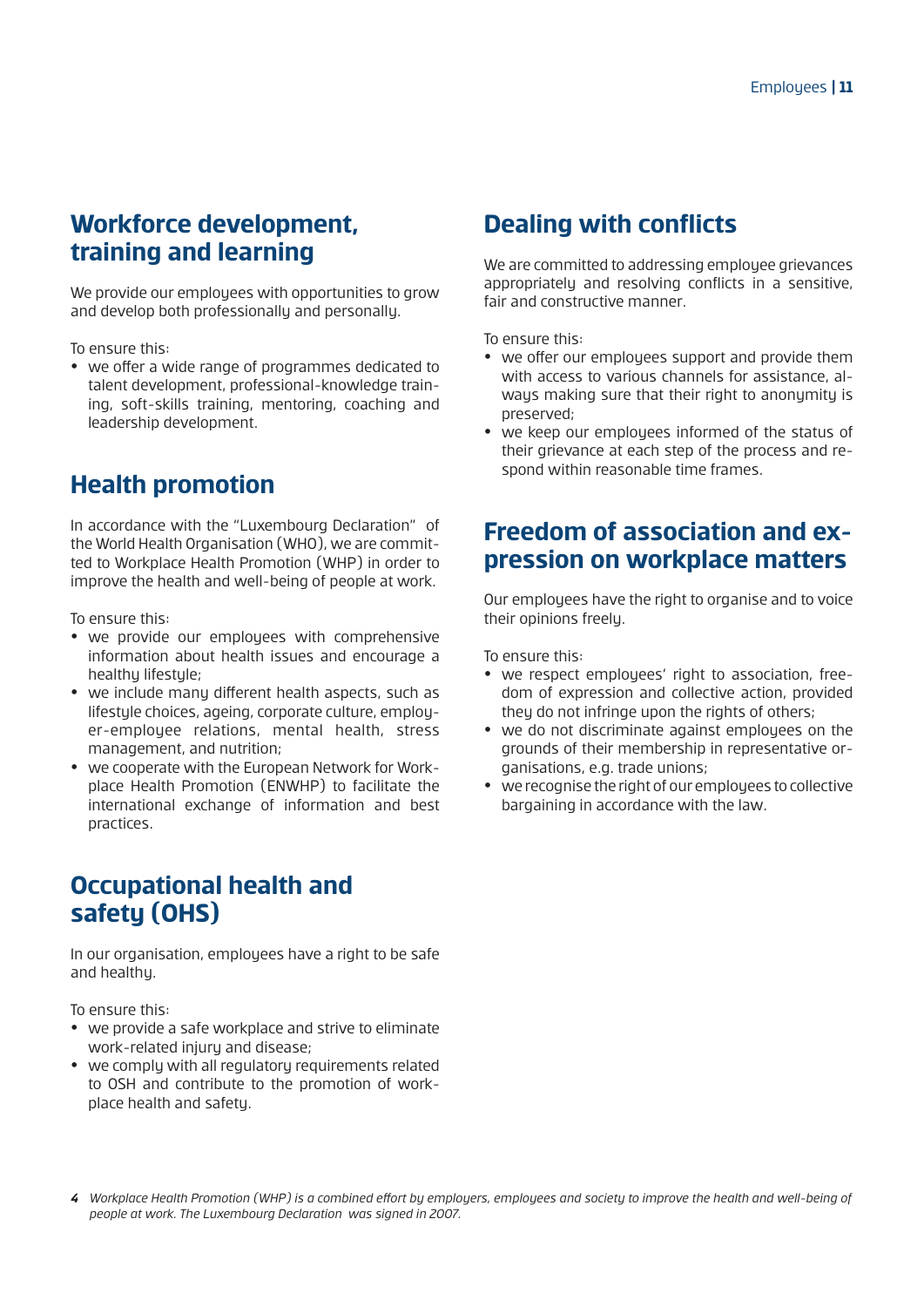### **Investors**

We place utmost value on transparency and provide comprehensive information to both the public and regulators at regular intervals.

To ensure this:

- we disclose information in a full, fair, accurate, timely and clear manner;
- we comply with the applicable industry standards in our financial and non-financial reporting.

# **Society**

Supporting the development of civil society was one of the fundamental tenets underlying the foundation of Erste Oesterreichische Sparcasse. It is part of our tradition and philosophy and still determines our corporate actions today.

### **Financial literacy**

Financial literacy is important to us, since people can use their knowledge to make competent financial decisions in all areas of life thus improving the financial situation of individuals and societu as a whole.

To ensure this:

- we meet our quality criteria for all projects concerning financial literacy;
- we conveu the knowledge necessary to make informed decisions on financial matters.

### **Community involvement**

We support projects that address the needs of society.

To ensure this:

• we support institutions, initiatives and projects in the areas of social affairs, art, sports, culture, education and the environment.

#### **Corporate volunteering**

Erste Group's corporate volunteering programmes enable our employees to contribute to the development of society.

- we build relationships between Erste Group and society organisations:
- we provide our employees with time to engage in voluntaru activities.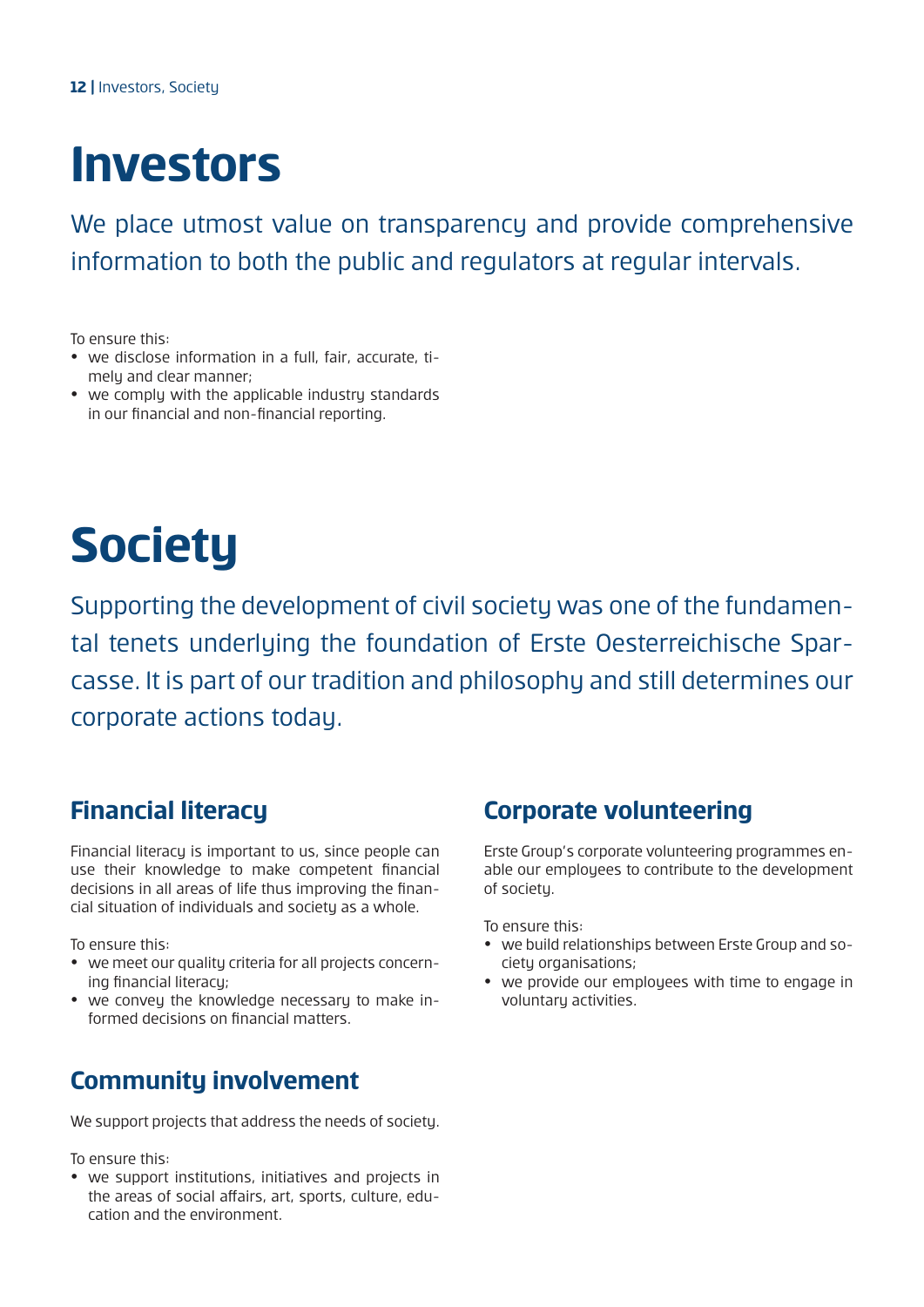# **Environment**

We place great importance on a responsible and sustainable approach to managing natural resources. It is our firm conviction that commercial activities and environmental responsibility are not mutually exclusive.

#### **Environmental awareness**

We monitor the impact of our operations on the environment and raise awareness of it.

To ensure this:

- we develop an environmental policy and management system;
- we incorporate environmental criteria into our banking products and services;
- we optimise the use of natural resources (e.g. water, energy, fuel and paper consumption) in our operational processes;
- we raise awareness amongst our employees and stakeholders bu proactively communicating our environmental policy.

#### **Climate change governance**

We place great importance on raising awareness about the climate-related impact of Erste Group's operations.

- we annually measure and report our greenhouse gas emissions and carbon footprint;
- we strive to substantially reduce our greenhouse gas emissions over the next years.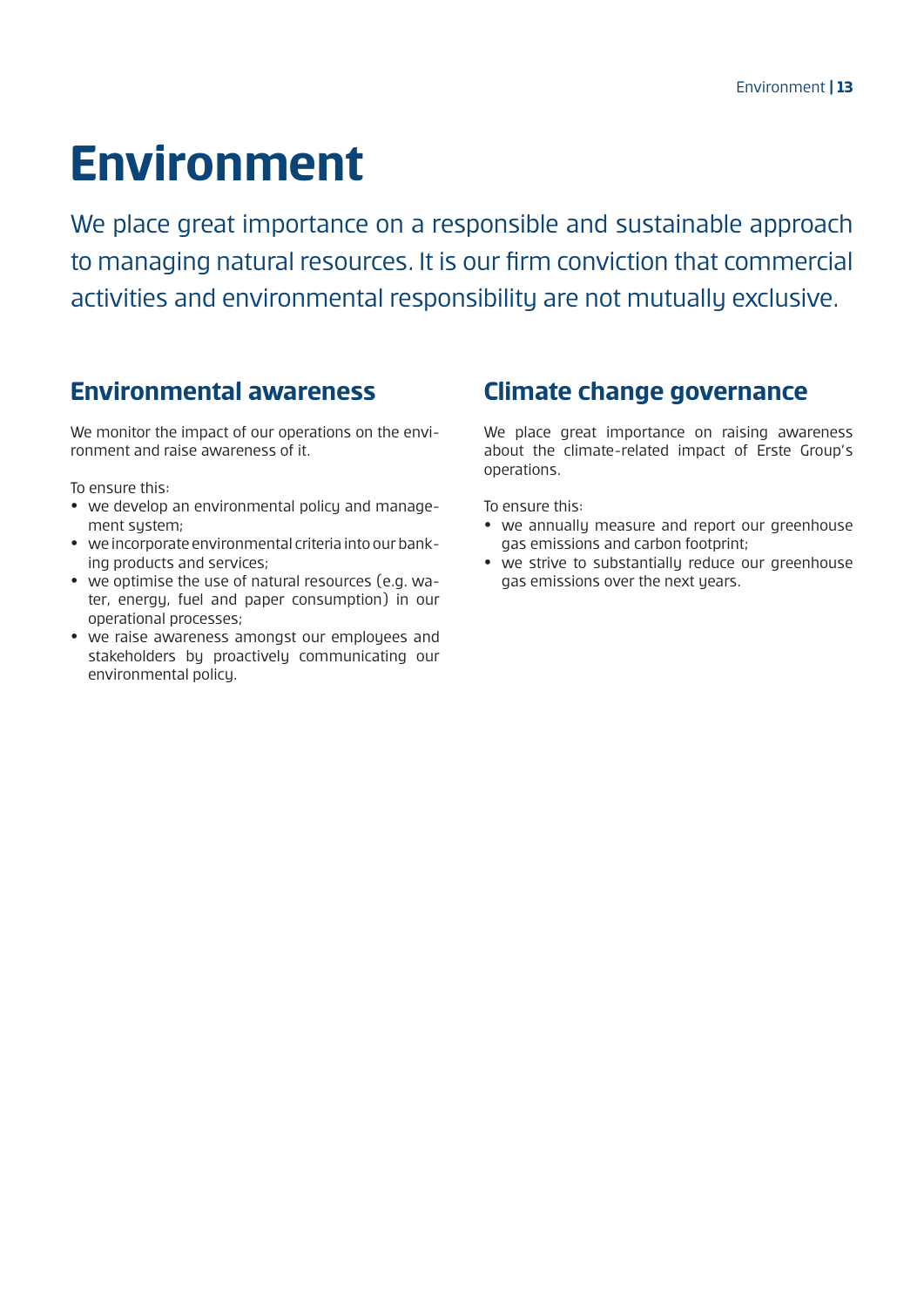# **Annex: Definitions**

#### **1. Corporate Governance**

There is no uniform international definition. Generally speaking, corporate governance can be understood as all international and national rules, regulations, values and principles aimed at managing and controlling businesses and corporations in such a way as to guide them towards responsible, sustainable and long-term value creation.

Austrian Code of Corporate Governance: *www.corporate-governance.at*

#### **2. Environmental, Social, Governance (ESG) Assessment**

This evaluation covers all Environmental, Social and Governance matters related to any financing activity of a bank and ensures, through environmental and social appraisal and monitoring processes, that:

- projects financed bu the bank are socially and environmentally sustainable;
- the rights of affected workers and communities are respected;
- the financing activity is in compliance with applicable regulatory requirements and good international practices.

Examples for "Environmental": Protection and conservation of biodiversity, sustainable management and use of renewable natural resources, use and management of dangerous substances, pollution prevention, and waste minimisation.

Examples for "Social": Abolition of child labour, elimination of all forms of forced and compulsory labour, elimination of discrimination with respect to employment, provision of a safe work environment, health promotion.

Examples for "Governance": Compliance practices, prevention of bribery and corruption, avoidance of conflicts of interest.

### **3. Equator Principles (EPs)**

A voluntary set of standards followed by financial institutions for determining, assessing and managing social and environmental risk in project financing. Banks that adopt the EPs pledge not to provide loans to projects in which the borrower does not or is unable to comply with the social and environmental standards prescribed by the EPs.

*www.equator-principles.com*

#### **4. Financial literacy**

Financial literacy refers to the knowledge and understanding of financial concepts and risks. It includes the skills, motivation and confidence to apply such knowledge and understanding in order to make effective decisions across a range of financial contexts, to improve the financial well-being of individuals and society, and to enable participation in economic life.

*Pisa 2012, Financial Literacy Framework, OECD.*

#### **5. Luxembourg Declaration on Workplace Health Promotion**

Workplace Health Promotion (WHP) involves the combined efforts of employers, employees and society to improve the health and well-being of people at work. This goal can be achieved through a combination of measures aimed at improving work organisation and work environment, promoting active participation, and encouraging personal development. The Luxembourg Declaration was signed in 2007.

*www.ispesl.it/whp/documenti/manifesti/ Luxembourg\_Declaration\_2007.pdf*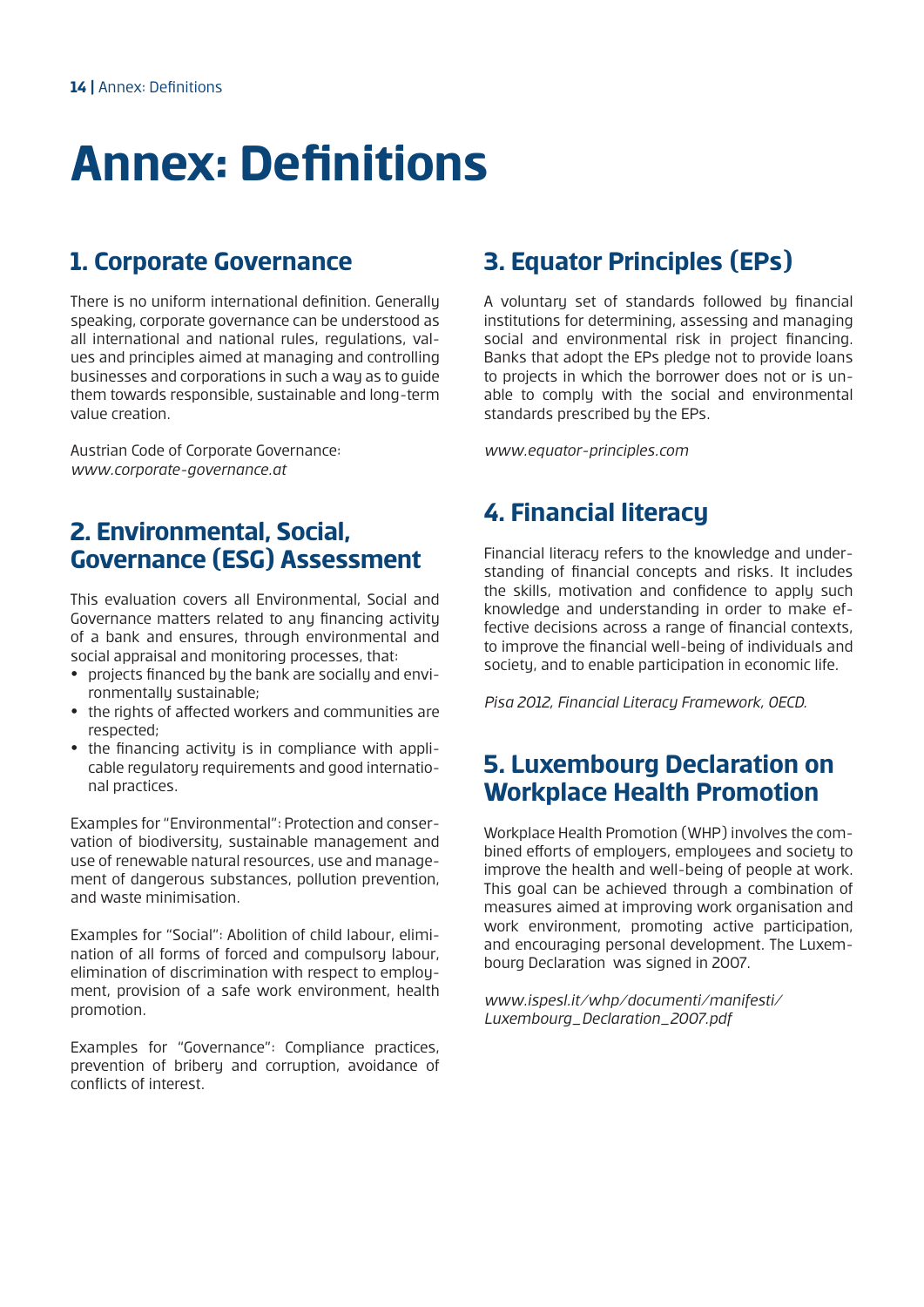#### **6. UN Global Compact**

The UN Global Compact is a strategic policy initiative for businesses that are committed to aligning their operations and strategies with ten universally accepted principles in the areas of human rights, labour, environment and anti-corruption. The aim is to promote the sustainable development of markets and encourage social commitment to a better world. This compact was signed in 2015.

*www.unglobalcompact.org*

#### **7. UN PRI**

The UN PRI is a strategic policy initiative for businesses that consists of a network of investors working together, on a voluntary basis, to put the six Principles for Responsible Investment (PRI) into practice. Its goal is to raise investors' awareness of the implications of sustainability for their investment decisions and support signatories to incorporate these issues into their investment decision making and ownership practices. By implementing the Principles for Responsible Investment, signatories contribute to the development of a more sustainable global financial sustem. The UN PRI was signed in 2012.

*www.unpri.org*

#### **8. Whistle-blowing**

Whistle-blowing refers to a sustem established within a company that gives employees the freedom to disclose malpractice or other wrongdoing without fear of reprisal or retaliation.